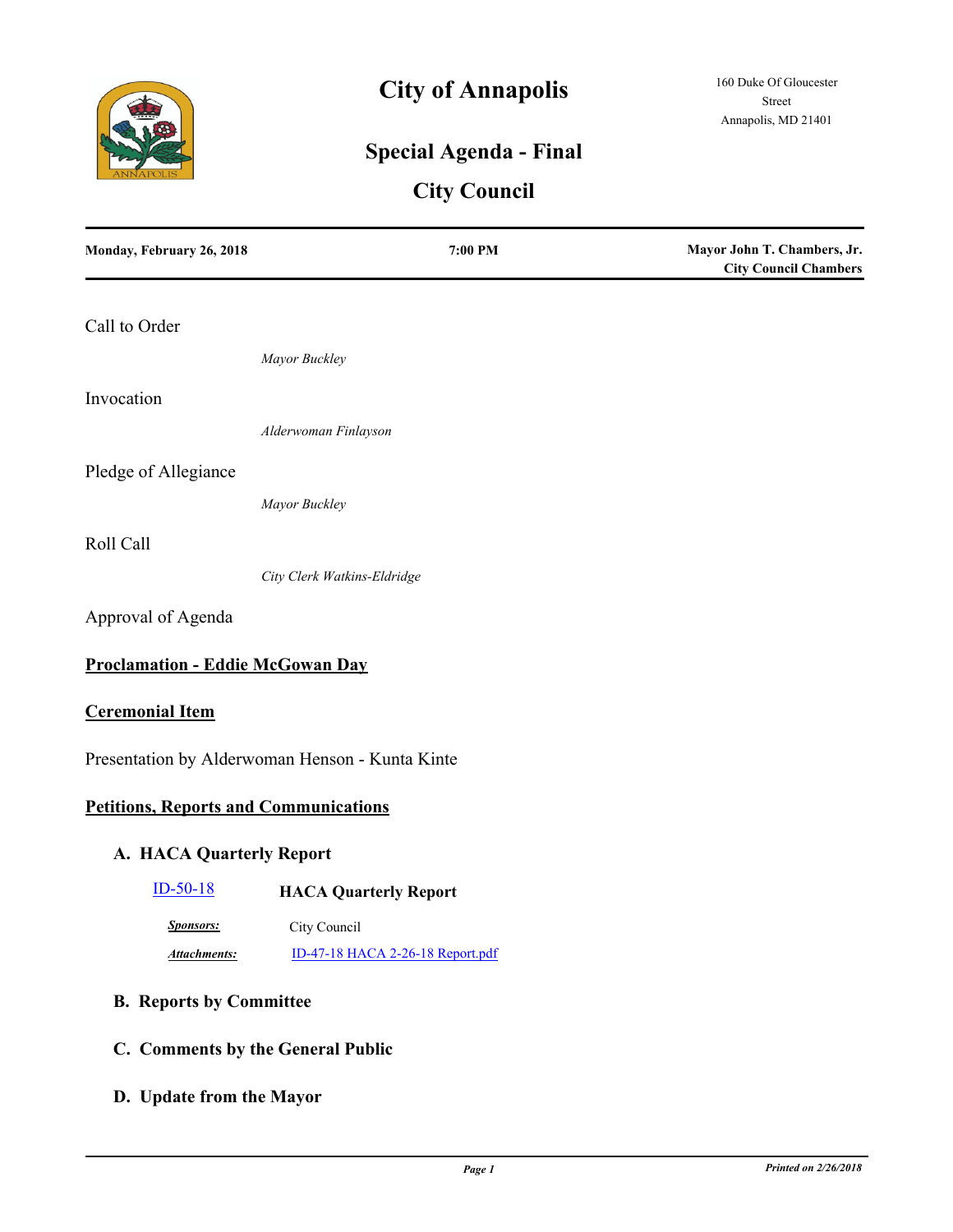### **Consent Calendar**

| $GT-12-18$           | <b>Transfer From: Watershed Restoration Fund Balance Transfer To:</b><br><b>Watershed Restoration Contract Services</b> |                                                  |                                                                                                                                          |
|----------------------|-------------------------------------------------------------------------------------------------------------------------|--------------------------------------------------|------------------------------------------------------------------------------------------------------------------------------------------|
| Attachments:         | $GT-12-18$                                                                                                              |                                                  |                                                                                                                                          |
|                      | <b>Legislative History</b>                                                                                              |                                                  |                                                                                                                                          |
|                      | 2/14/18                                                                                                                 | Finance Committee                                | recommend favorably                                                                                                                      |
|                      |                                                                                                                         |                                                  |                                                                                                                                          |
| <b>First Readers</b> |                                                                                                                         |                                                  |                                                                                                                                          |
| $O-9-18$             |                                                                                                                         |                                                  | Sign Regulations - Temporary Signs - For the purpose of amending the                                                                     |
|                      |                                                                                                                         |                                                  | standards concerning temporary signs for community or civic projects or                                                                  |
|                      |                                                                                                                         |                                                  | special events; and matters generally relating to regulation of temporary                                                                |
|                      | signs.                                                                                                                  |                                                  |                                                                                                                                          |
| <b>Sponsors:</b>     |                                                                                                                         | City Council and Arnett                          |                                                                                                                                          |
| <u>Attachments:</u>  |                                                                                                                         | O-9-18 Temporary Signs Ordinance.docx            |                                                                                                                                          |
|                      |                                                                                                                         | O-9-18 Staff Report.docx                         |                                                                                                                                          |
| $O-10-18$            |                                                                                                                         |                                                  | Police Advisory Board - For the purpose of establishing the Police Advisory                                                              |
|                      |                                                                                                                         |                                                  | Board; authorizing the powers and duties of the Board; and matters                                                                       |
|                      |                                                                                                                         | generally relating to the Police Advisory Board. |                                                                                                                                          |
| <b>Sponsors:</b>     |                                                                                                                         | City Council and Pindell Charles                 |                                                                                                                                          |
| <u>Attachments:</u>  |                                                                                                                         | O-10-18 Police Advisory Board.docx               |                                                                                                                                          |
|                      |                                                                                                                         | O-10-18 Staff Report.docx                        |                                                                                                                                          |
| $O-11-18$            |                                                                                                                         |                                                  | <b>Stanton Center Lease Agreement - Anne Arundel Workforce Development</b>                                                               |
|                      |                                                                                                                         |                                                  | Corporation - For the purpose of approving the lease for certain                                                                         |
|                      |                                                                                                                         |                                                  | City-owned space in the Stanton Center to Anne Arundel Workforce                                                                         |
|                      |                                                                                                                         |                                                  | Development Corporation; and matters generally relating to said lease of                                                                 |
|                      |                                                                                                                         | City-owned property.                             |                                                                                                                                          |
| Sponsors:            | Buckley                                                                                                                 |                                                  |                                                                                                                                          |
| Attachments:         |                                                                                                                         |                                                  | <b>O-11-18 Anne Arundel Workforce Development Lease Ordinance.docx</b>                                                                   |
|                      |                                                                                                                         | O-11-18 AAWDC-StantonCtr-Attachment A.pdf        |                                                                                                                                          |
|                      |                                                                                                                         | O-11-18 Staff Report.docx                        |                                                                                                                                          |
| $O-12-18$            |                                                                                                                         |                                                  | Boards, Commissions, Committees and Authorities - Attendance at                                                                          |
|                      |                                                                                                                         |                                                  | Meetings - For the purpose of permitting members of certain Boards,                                                                      |
|                      |                                                                                                                         |                                                  | <b>Commissions, Committees and Authorities to attend meetings via</b>                                                                    |
|                      |                                                                                                                         |                                                  | telephone conference; limiting the attendance of members via telephone                                                                   |
|                      |                                                                                                                         |                                                  | conference to non-quasi-judicial government units; permitting attendance                                                                 |
|                      |                                                                                                                         |                                                  | by a member via telephone conference to count toward the meeting<br>quorum; and matters generally relating to permitting certain meeting |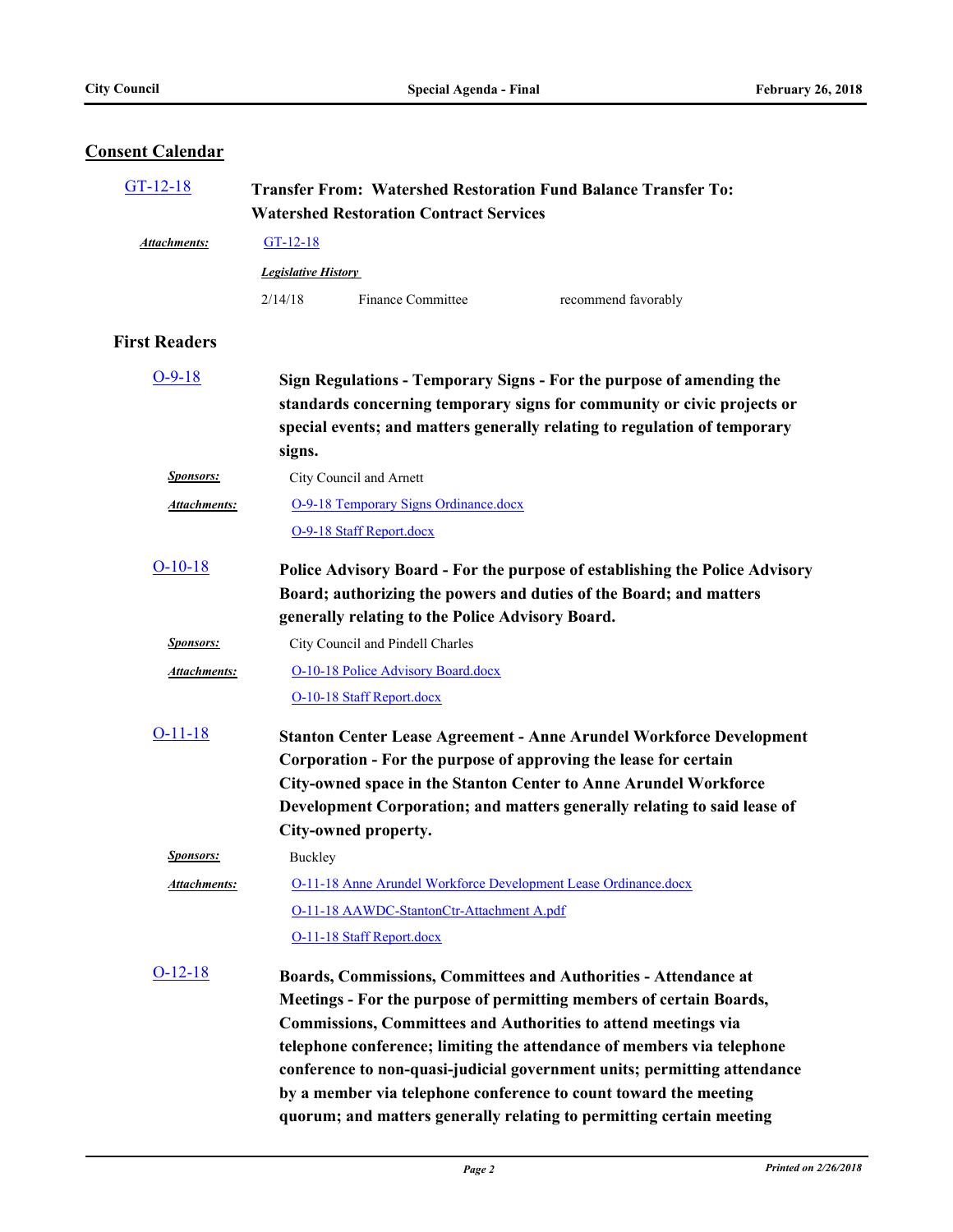|  |  | attendance via telephone conference. |  |  |  |  |  |
|--|--|--------------------------------------|--|--|--|--|--|
|--|--|--------------------------------------|--|--|--|--|--|

| <i>Sponsors:</i> | Buckley                             |
|------------------|-------------------------------------|
| Attachments:     | O-12-18 Attendance at meetings.docx |
|                  | O-12-18 Staff Report.docx           |

### **Second Readers**

| $O-2-18$            |                                                                                  | outside the City limits.                                       | Water Service Agreement - MidAtlantic IRA, LLC - For the purpose of<br>authorizing a water service agreement providing for the extension of City<br>water service to 3032 Arundel on the Bay Road located in Anne Arundel<br>County; and matters generally relating to providing said water service |  |
|---------------------|----------------------------------------------------------------------------------|----------------------------------------------------------------|-----------------------------------------------------------------------------------------------------------------------------------------------------------------------------------------------------------------------------------------------------------------------------------------------------|--|
| <b>Sponsors:</b>    | Buckley                                                                          |                                                                |                                                                                                                                                                                                                                                                                                     |  |
| <u>Attachments:</u> |                                                                                  |                                                                | O-2-18 MidAtlantic IRA, LLC Water Service Agrmt and Ordinance.docx                                                                                                                                                                                                                                  |  |
|                     | O-2-18 Exhibit A.pdf                                                             |                                                                |                                                                                                                                                                                                                                                                                                     |  |
|                     |                                                                                  | O-2-18 Staff Report.docx                                       |                                                                                                                                                                                                                                                                                                     |  |
|                     |                                                                                  | O-2-18 Fiscal Impact.pdf                                       |                                                                                                                                                                                                                                                                                                     |  |
|                     | <b>Legislative History</b>                                                       |                                                                |                                                                                                                                                                                                                                                                                                     |  |
|                     | 1/10/18                                                                          | <b>Finance Committee</b>                                       | recommend favorably                                                                                                                                                                                                                                                                                 |  |
|                     | 1/22/18                                                                          | City Council                                                   | declare the public hearing closed                                                                                                                                                                                                                                                                   |  |
|                     | 2/15/18                                                                          |                                                                | Environmental Matters Committee recommend favorably                                                                                                                                                                                                                                                 |  |
| $R-5-18$            |                                                                                  |                                                                | <b>Opposing Oil and Gas Development Off Maryland's Shores - For the</b><br>purpose of expressing the City of Annapolis's opposition to offshore oil and<br>gas drilling and exploration activities, including seismic air gun blasting.                                                             |  |
| <b>Sponsors:</b>    | Savidge                                                                          |                                                                |                                                                                                                                                                                                                                                                                                     |  |
| Attachments:        |                                                                                  |                                                                | R-5-18 Opposition to Offshore Drilling and Seismic Testing Resolution.docx                                                                                                                                                                                                                          |  |
|                     | <b>Survey of Grass Roots Opposition to Offshore drilling Atlantic Coast.docx</b> |                                                                |                                                                                                                                                                                                                                                                                                     |  |
|                     | Offshore drilling md gov hogan to boem.pdf                                       |                                                                |                                                                                                                                                                                                                                                                                                     |  |
|                     | R-5-18 Fiscal Impact.pdf                                                         |                                                                |                                                                                                                                                                                                                                                                                                     |  |
|                     | <b>Legislative History</b>                                                       |                                                                |                                                                                                                                                                                                                                                                                                     |  |
|                     | 2/12/18                                                                          | City Council                                                   | adopt on first reader                                                                                                                                                                                                                                                                               |  |
| $R-6-18$            | 2018.                                                                            |                                                                | Itinerant Merchant Sales in the Historic District - 2018 - For the purpose of<br>authorizing hawker, peddler, and itinerant merchant sales in the Historic<br>District in conjunction with certain special events during calendar year                                                              |  |
| <b>Sponsors:</b>    | Tierney                                                                          |                                                                |                                                                                                                                                                                                                                                                                                     |  |
| Attachments:        |                                                                                  | R-6-18 Itinerant Merchant Sales in Historic District 2018.docx |                                                                                                                                                                                                                                                                                                     |  |
|                     | R-6-18 Itinerant Merchants Staff Report.docx                                     |                                                                |                                                                                                                                                                                                                                                                                                     |  |
|                     | <b>Legislative History</b>                                                       |                                                                |                                                                                                                                                                                                                                                                                                     |  |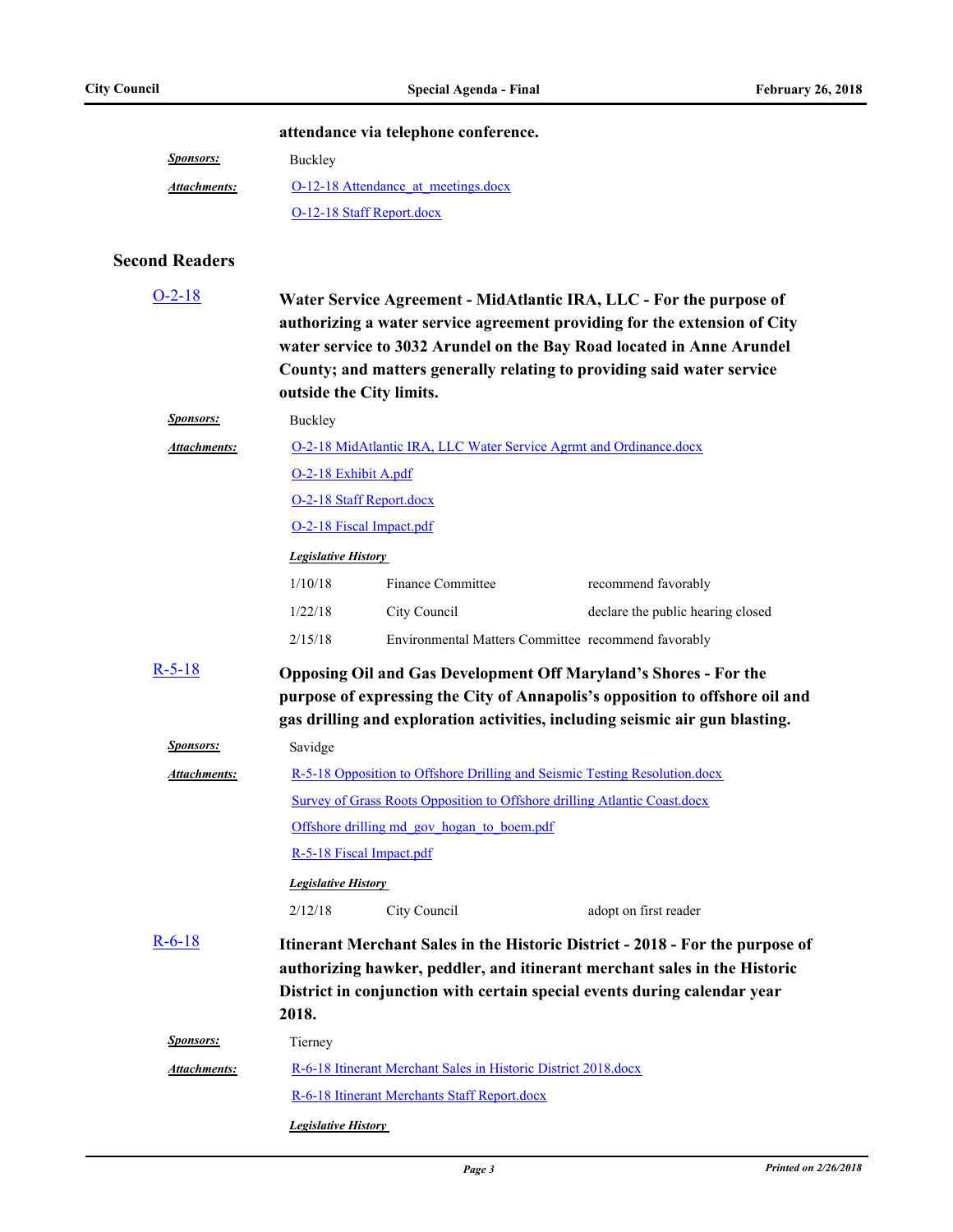2/12/18 City Council adopt on first reader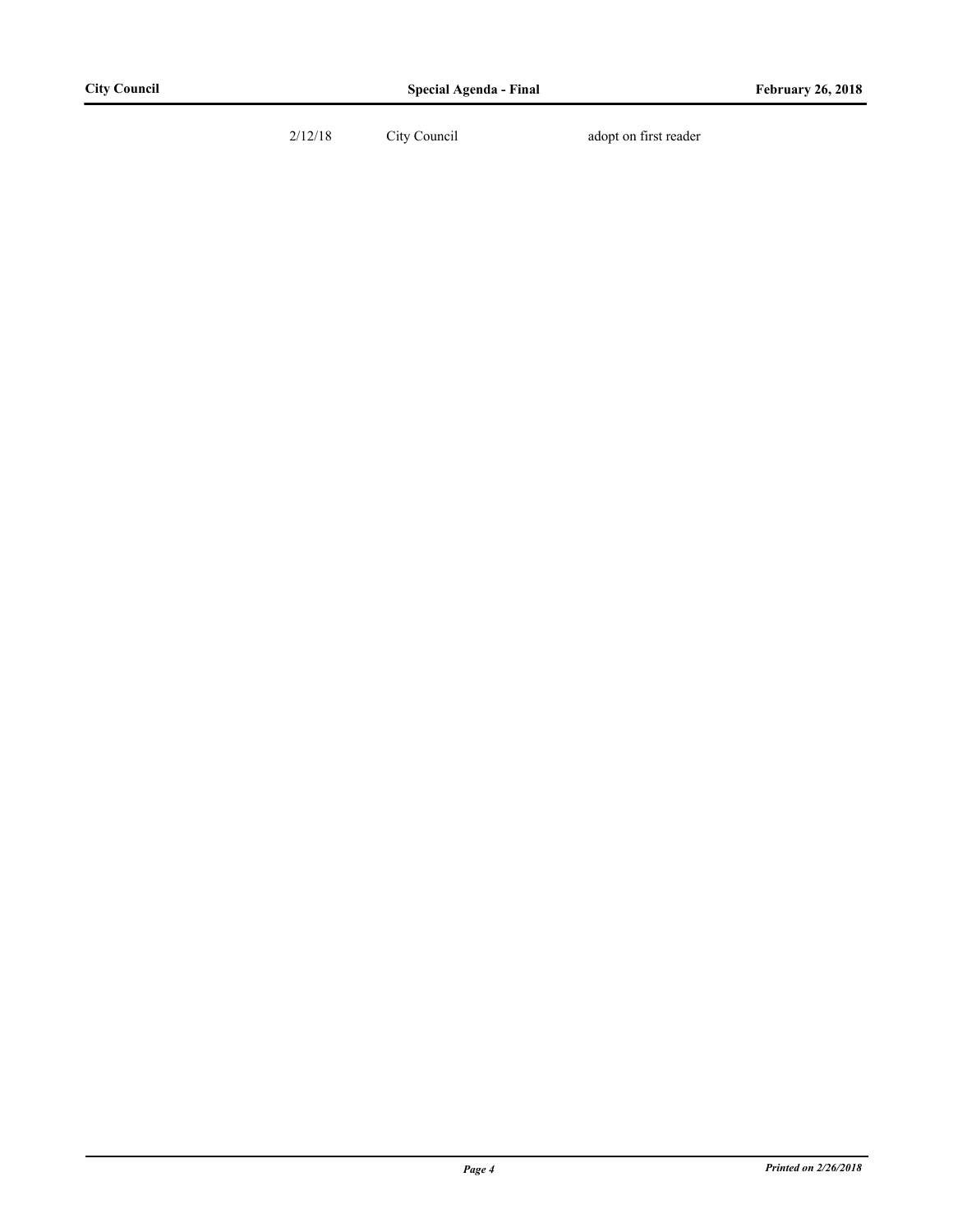| $R-7-18$            | City Sponsored Special Events in Fiscal Year 2019 - For the purpose of<br>identifying City Sponsored Special Events and waiving certain related City<br>Fees during Fiscal Year 2019. |                                                  |                       |
|---------------------|---------------------------------------------------------------------------------------------------------------------------------------------------------------------------------------|--------------------------------------------------|-----------------------|
| <i>Sponsors:</i>    | Tierney                                                                                                                                                                               |                                                  |                       |
| <b>Attachments:</b> | R-7-18 City Sponsored Special Events FY2019 Staff Report.docx                                                                                                                         |                                                  |                       |
|                     |                                                                                                                                                                                       | R-7-18 City Sponsored Special Events FY2019.docx |                       |
|                     | R-7-18 Fiscal Impact.pdf                                                                                                                                                              |                                                  |                       |
|                     | <b>Legislative History</b>                                                                                                                                                            |                                                  |                       |
|                     | 2/12/18                                                                                                                                                                               | City Council                                     | adopt on first reader |

#### **End of Consent Calendar**

#### **Public Hearings**

| $O-7-18$         |                            | <b>Board of Port Wardens.</b>      | Board of Port Wardens - Appeals - For the purpose of clarifying the<br>appropriate procedure for an appeal of a decision of the Board of Port<br>Wardens; making minor technical corrections to the rules of procedure for any<br>such appeal; and matters generally relating to appealing a decision of the |
|------------------|----------------------------|------------------------------------|--------------------------------------------------------------------------------------------------------------------------------------------------------------------------------------------------------------------------------------------------------------------------------------------------------------|
| <i>Sponsors:</i> | Arnett                     |                                    |                                                                                                                                                                                                                                                                                                              |
| Attachments:     |                            | O-7-18 Port Wardens - Appeals.docx |                                                                                                                                                                                                                                                                                                              |
|                  |                            | O-7-18 Staff Report.docx           |                                                                                                                                                                                                                                                                                                              |
|                  |                            | O-7-18 Fiscal Impact.pdf           |                                                                                                                                                                                                                                                                                                              |
|                  | <b>Legislative History</b> |                                    |                                                                                                                                                                                                                                                                                                              |
|                  | 2/12/18                    | City Council                       | adopt on first reader                                                                                                                                                                                                                                                                                        |

#### **Legislative Action**

#### **Second Readers**

[O-1-18](http://annapolismd.legistar.com/gateway.aspx?m=l&id=/matter.aspx?key=3453)

**Public Ethics and Financial Disclosure - For the purpose of updating and amending the Ethics Code of Annapolis pursuant to the passage of HB 1386, effective October 1, 2017 and HB 879, effective January 1, 2019; clarifying certain definitions; ensuring City officials and employees are aware of their responsibilities pursuant to the Ethics Code; extending conflict of interest provisions to include lobbyists; amending the use of prestige of office restrictions; changing current policy regarding the reviewing and copying of financial disclosure statements by the public; removing the Alcoholic Beverage Control Board members from the financial disclosure filing requirements in accordance with recently enacted state law; making minor editorial changes; and matters generally relating to updating and amending the Ethics Code.**